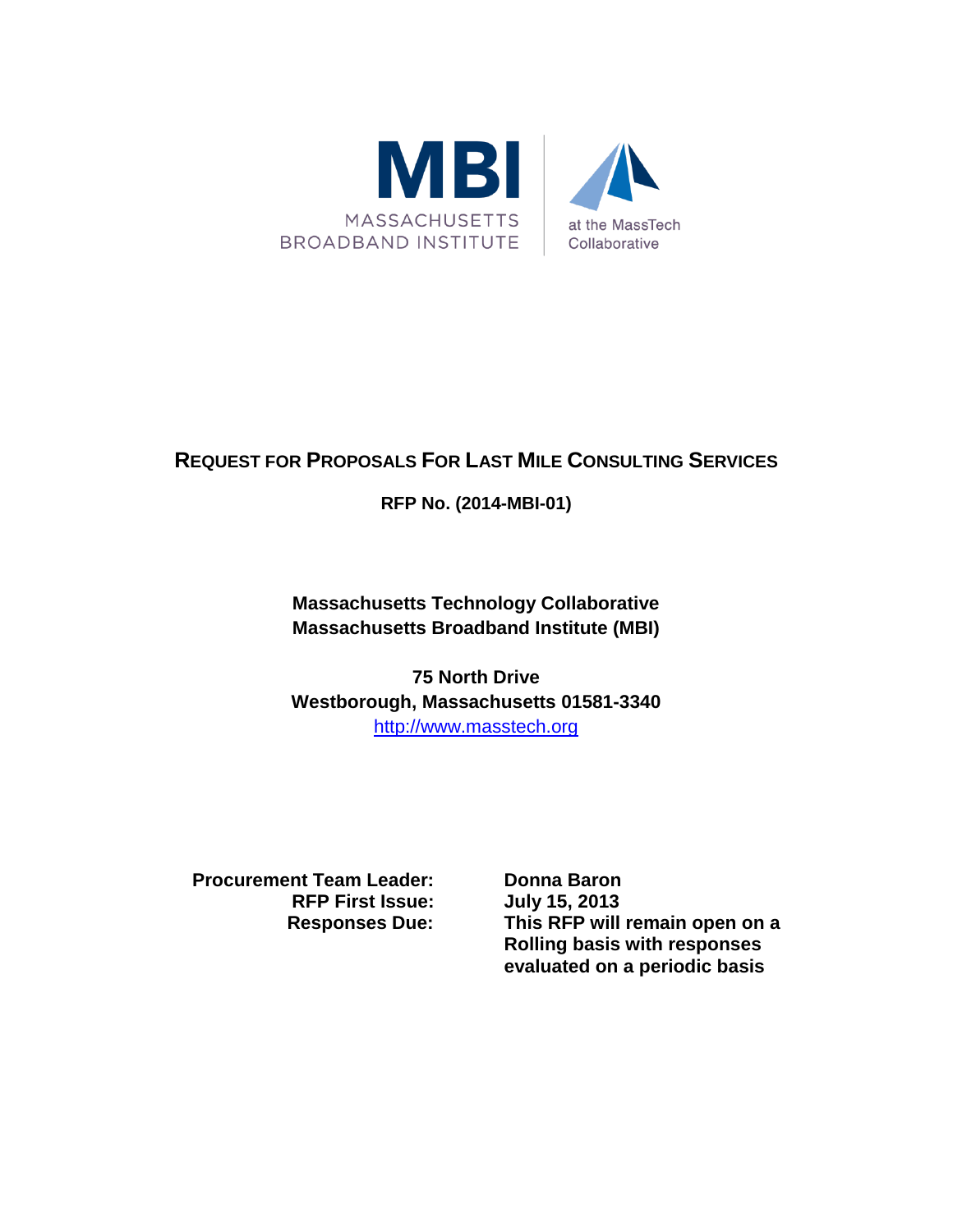# **Table of Contents**

| 1 <sup>1</sup> |                                                                      |  |  |  |  |
|----------------|----------------------------------------------------------------------|--|--|--|--|
| 1.1.           |                                                                      |  |  |  |  |
| 1.2.           |                                                                      |  |  |  |  |
| 1.3.           |                                                                      |  |  |  |  |
| 1.3.1          |                                                                      |  |  |  |  |
|                |                                                                      |  |  |  |  |
|                |                                                                      |  |  |  |  |
| 2.1.           |                                                                      |  |  |  |  |
| 2.2.           | Last Mile Expertise - Business and Technical Consulting Services  3  |  |  |  |  |
| 2.3.           | Product and Pricing Information, Market Research, and Financial      |  |  |  |  |
|                |                                                                      |  |  |  |  |
| 2.4.           |                                                                      |  |  |  |  |
| 2.5.           |                                                                      |  |  |  |  |
| 2.6.           | Stakeholder Relationships - Community Outreach and Event Planning  4 |  |  |  |  |
|                |                                                                      |  |  |  |  |
| 3.1            |                                                                      |  |  |  |  |
| 3.2            |                                                                      |  |  |  |  |
| 3.3            |                                                                      |  |  |  |  |
| 3.4            |                                                                      |  |  |  |  |
| 4.             |                                                                      |  |  |  |  |
| 5.             |                                                                      |  |  |  |  |
| 5.1.           |                                                                      |  |  |  |  |
| 5.2            |                                                                      |  |  |  |  |

# *Attachments are available as separate documents*

Attachment A: The Massachusetts Technology Collaborative Policy And Procedures Regarding Submission Of "Sensitive Information"

Attachment B: Massachusetts Technology Collaborative Authorized Respondent's Signature and Acceptance Form; and Response Cover Sheet

Attachment C: Budget Forms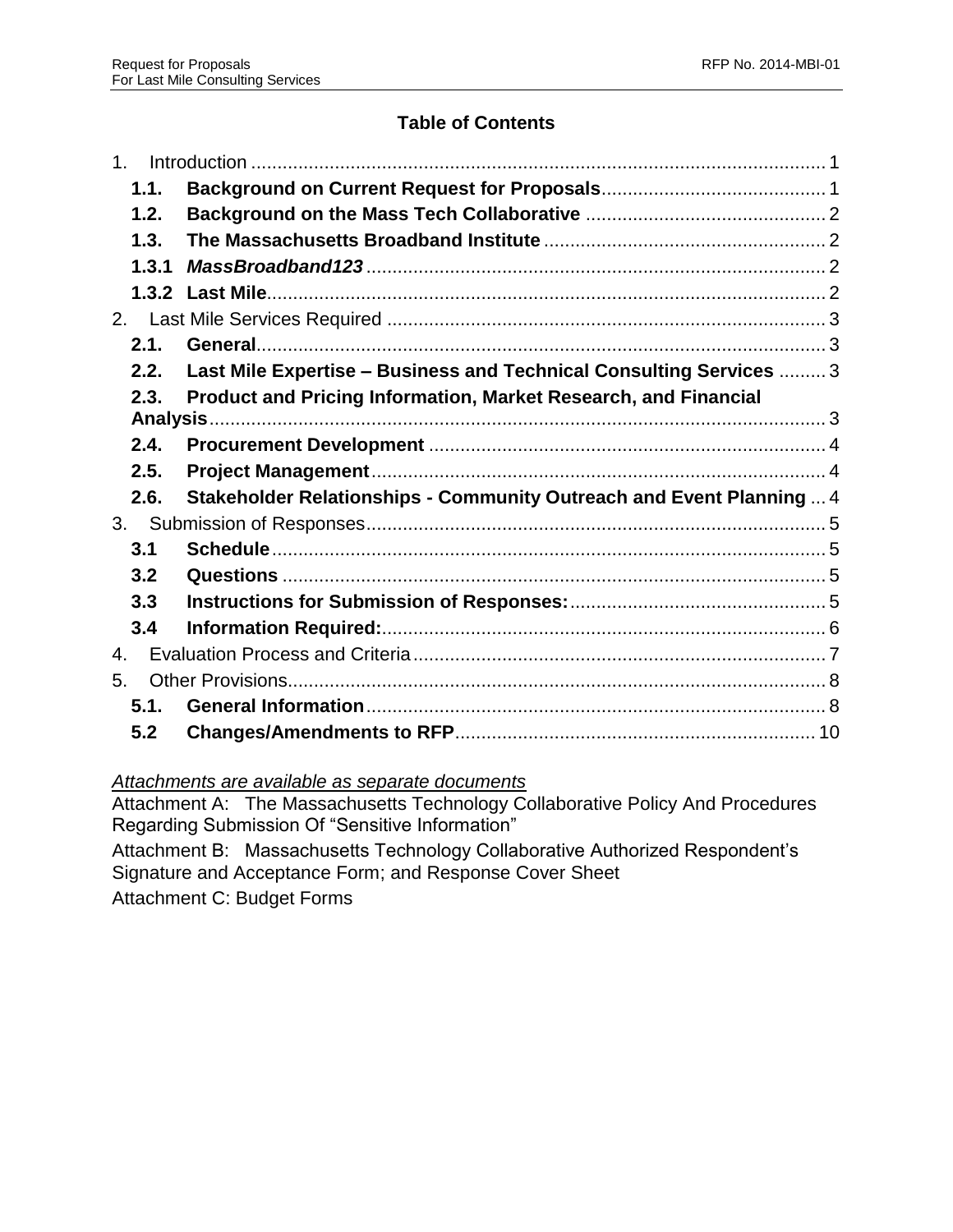### <span id="page-2-0"></span>**1. Introduction**

#### <span id="page-2-1"></span>**1.1. Background on Current Request for Proposals**

- (a) The Massachusetts Technology Collaborative (the "Mass Tech Collaborative"), on behalf of the Massachusetts Broadband Institute (the "MBI"), is issuing this Request for Proposals for Last Mile Consulting Services, RFP No. 2014-MBI-01 ("RFP") to solicit responses from firms to provide consulting services to support the planning, development and deployment of a regional last mile solution to bring broadband access to communities in western Massachusetts that remain unserved or underserved.
- (b) By structuring this process in the form of a Request for Proposals, Respondents will be competing against each other for selection by the MBI to provide it with Last Mile Consulting Services (as more fully set forth in Section 2, the "Last Mile Consulting Services") in one or more categories, and pursuant to hourly rates and personnel schedules that are required to be submitted by Respondents to this RFP.
- (c) The MBI shall compare the submissions of all Respondents pursuant to the evaluation criteria set forth in this RFP. This solicitation will remain open on a rolling basis. The Mass Tech Collaborative intends to complete the process of selecting and contracting with the initial group of Respondents by September 5, 2013. Responses submitted after the initial deadline of August 12, 2013, will be reviewed and compared on a periodic basis pursuant to the evaluation criteria set forth in this RFP. Work orders awarded to any selected Respondent (via "Mini-Bid" or "List Selection", as those terms are defined in Section 5.1(q)), are deemed to be awarded on a competitive basis. As a result of this RFP, the MBI intends to select various individuals and/or firms to assure that it has ongoing and expeditious access to the Last Mile Consulting Service providers at competitive (and preferably discounted) rates.
- (d) As a general rule that may be subject to exceptions in the sole exercise of the Mass Tech Collaborative's discretion, the Mass Tech Collaborative has determined that only Respondents selected under this RFP shall be eligible for the award of prospective work orders for the Last Mile Consulting Services set forth herein with the Mass Tech Collaborative commencing on or after September 5, 2013. As a result, any firm interested in providing the Mass Tech Collaborative with the Last Mile Consulting Services on work orders awarded on or after September 5, 2013 is required: (1) to respond to this RFP; and (2) if selected, to execute the Mass Tech Collaborative's Master Agreement for Services (the "Master Agreement") available at http://www.masstech.org/procurements (*see* Section 3.1(d) for more detail regarding the Master Agreement). In the event that a Respondent selected under this RFP is currently party to a Master Agreement, the Mass Tech Collaborative will exercise its discretion in either maintaining the current Master Agreement or terminating the agreement and requiring execution of a new Master Agreement. The Mass Tech Collaborative acts as the contracting entity on behalf of the MBI. As such, the Mass Tech Collaborative will be the contracting counter-party. But for purposes of this RFP (and except where the specific context warrants otherwise), the MBI and the Mass Tech Collaborative are collectively referred to as the MBI.

#### (e) **RESPONDENTS PLEASE NOTE:**

- (i) Individuals providing Last Mile Consulting Services to the MBI may be considered to be "special state employees" subject to the provisions of the Massachusetts Conflict of Interest Law (M.G.L. c.268A). The Master Agreement requires contractors to certify, among other things, compliance with the Conflict of Interest law.
- (ii) This RFP does not commit the Mass Tech Collaborative to select any firm, award any work order, pay any costs incurred in preparing a response, or procure or contract for any services or supplies. This RFP does not commit the Mass Tech Collaborative to select any firm(s), pay any costs incurred in preparing a response, or award any grants. Selection of a Respondent under this RFP does not commit the MBI to procuring any services under any Master Agreement executed pursuant to this RFP. The Mass Tech Collaborative reserves the right, in its sole discretion, to make no awards, or to award less than the maximum amount of funds potentially available through this RFP. The Mass Tech Collaborative reserves the right, in its sole discretion, to accept or reject any or all submittals received, negotiate with any or all qualified Respondents, and request modifications to proposals in accordance with such negotiations; request supplemental or clarifying information from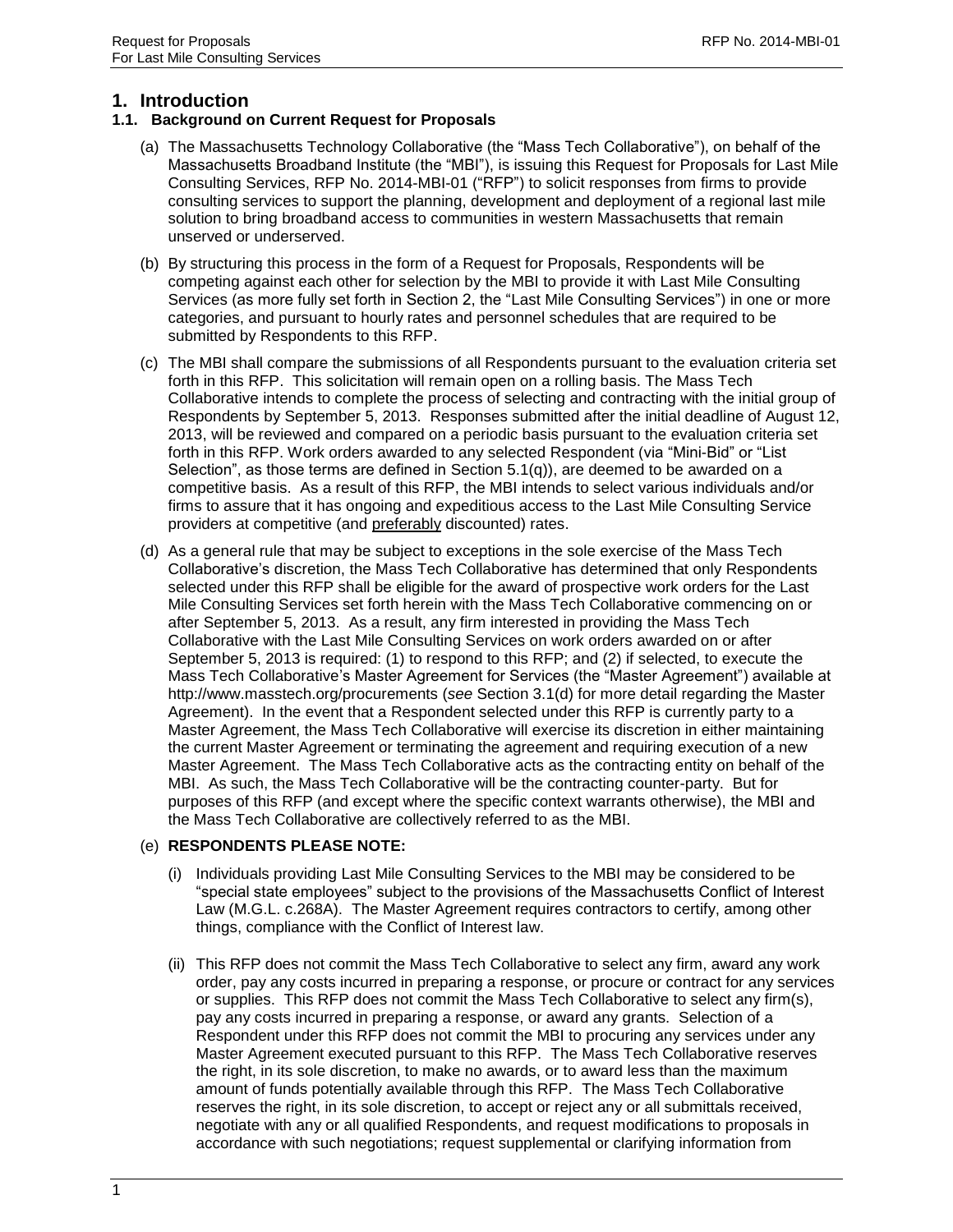Respondents; cancel, amend or modify the RFP in part or in its entirety; or change the RFP guidelines.

(iii) Respondents to the RFP who are currently (or who anticipate that they prospectively may be) providing services to the Mass Tech Collaborative grantees are advised to review the Mass Tech Collaborative's procurement conflicts policy (located at http://www.masstech.org/procurements). As part of its response, Respondent must affirmatively indicate whether it has contracts for services funded in part or in whole by the Mass Tech Collaborative grants.

### <span id="page-3-0"></span>**1.2. Background on the Mass Tech Collaborative**

The Mass Tech Collaborative is an independent public instrumentality of the Commonwealth of Massachusetts (the "Commonwealth") chartered to serve as a catalyst for growing its innovation economy. The Mass Tech Collaborative brings together leaders from industry, academia, and government to advance technology-based solutions that lead to economic growth, job creation, and public benefits in Massachusetts. The Mass Tech Collaborative energizes emerging markets in the high-tech sector by filling gaps in the marketplace, connecting key stakeholders, expanding broadband services, conducting critical economic analysis, and providing access to intellectual and financial capital. For additional information about the Mass Tech Collaborative and its programs and initiatives, please visit our website at [www.masstech.org.](http://www.masstech.org/)

The Mass Tech Collaborative has three divisions: the Innovation Institute, the Massachusetts Broadband Institute, and the Massachusetts e-Health Institute. It is anticipated that the Last Mile Consulting Services set forth herein will be required on an ongoing basis to address a wide range of issues concerning the MBI (described below), as well as a potential for services related to the Mass Tech Collaborative's other divisions and general corporate management.

### <span id="page-3-1"></span>**1.3. The Massachusetts Broadband Institute**

The MBI is the central broadband program for the Commonwealth. The MBI was created in August 2008 upon the enactment of Chapter 231 of the Acts of 2008, An Act Establishing and Funding the Massachusetts Broadband Institute (the "Broadband Act"). The primary mission of the MBI is to extend affordable, robust, high-speed Internet access to all homes, businesses, schools, libraries, medical facilities, government offices and other public places across Massachusetts, with a focus on the hard-toserve areas of western and central Massachusetts. For more information about the MBI and its programs and activities generally, please visit the website at [www.massbroadband.org.](http://www.massbroadband.org/)

### <span id="page-3-2"></span>**1.3.1** *MassBroadband123*

The MBI has almost completed deploying *MassBroadband123*, an \$85 million fiber-optic network that spans more than 1,000 miles across western and central Massachusetts. This network is connecting over 120 communities and almost 1,200 community anchor institutions within the project footprint in order to support broadband access for over 388,000 households and 44,000 businesses. The *MassBroadband123* network is funded with approximately \$40 million in state funding and a \$45 million grant award from the federal Broadband Technology Opportunities Program ("BTOP") administered by the National Telecommunications and Information Administration of the U.S. Department of Commerce (Award No. NT10BIX5570070; CDFA No. 11.557) (the "ARRA Award").

### <span id="page-3-3"></span>**1.3.2 Last Mile**

The MBI is currently considering options to promote last mile broadband access, including a last mile expansion off of the *MassBroadband 123* network in 45 rural, western Massachusetts communities that have been identified through the MBI's broadband availability mapping project as being underserved by high-speed broadband internet access. State funding to support the last mile project would likely be in the form of a capital bond outlay.

The MBI is seeking to identify and contract with a stable of consultants that can be called upon to provide expert technical, financial and strategic advice, analysis and guidance on the planning and implementation of last mile projects. The selected consultants will support the work of a steering committee that will include Mass Tech Collaborative staff, state officials and stakeholders. The MBI's main objective is to develop a robust solution to broadband access for households, businesses and community anchor institutions (such as schools, libraries, municipal offices, and public safety facilities)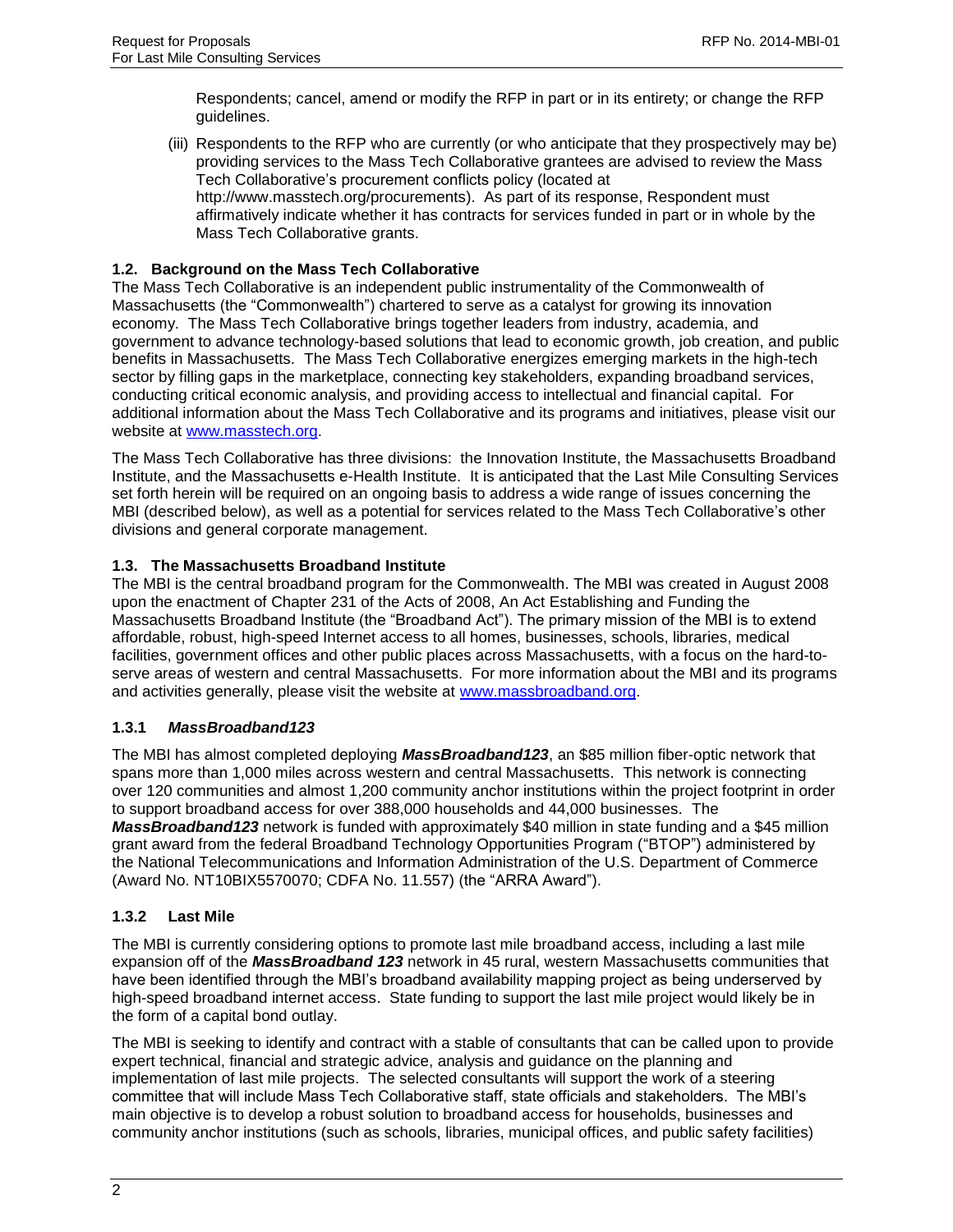that maximizes the impact of limited public resources, leverages other sources of funding (to the extent necessary and appropriate), and promotes economic growth in the region.

## <span id="page-4-0"></span>**2. Last Mile Services Required**

#### <span id="page-4-1"></span>**2.1. General**

Respondents to this RFP may submit responses to one or more of the categories described herein. **Responding firms should clearly indicate the category or categories for which they wish to be considered for selection**.

The Last Mile Consulting Services required are to support the goals, activities and work products of the MBI, to be performed at the explicit direction of the MBI's staff and its Director.

The MBI may choose, in the sole exercise of its discretion, to select all, some, or none of the respondents. In addition, selection of a respondent pursuant to this RFP does not guarantee that the MBI will award any work orders for Last Mile Consulting Services to any selected respondent.

#### <span id="page-4-2"></span>**2.2. Last Mile Expertise – Business and Technical Consulting Services**

To support the MBI's last mile efforts, the MBI is looking for consultants with:

- Extensive knowledge and understanding of last mile networks and delivery methods utilizing technologies that include wireless and fiber to the home ("FTTH") ;
- Proven ability to relate technical knowledge to all aspects of business modeling for last mile network design, deployment methodologies, value chain segmentation, and pricing at every juncture between pure internet access and the offering of retail services;
- Experience planning, implementing and operating complex last mile broadband networks;
- Experience budgeting, forecasting, and modeling capital and operational expenses, and potential revenue generated from last mile networks;
- Current appreciation of state and federal regulations/laws/legislations that govern the telecommunications and broadband marketplace; and
- Provide the MBI with technical assistance and expertise about the region and specific towns, particularly in western Massachusetts

#### <span id="page-4-3"></span>**2.3. Product and Pricing Information, Market Research, and Financial Analysis**

The MBI last mile project requires objective, fact-based information, research and financial analysis to inform and shape its strategy for forming public/private partnerships, developing business models, and targeting investments that will promote broadband access in western Massachusetts.

Services required may include, but are not limited to, the following:

- Conduct a detailed market analysis that models customer demand in terms of bandwidth requirements and potential revenue generation;
- Conduct specific economic research and analyses to test, validate, and provide insights into existing market conditions which relate to broadband deployment in the Commonwealth, including market potential for existing and emerging technologies;
- Identifying any similar technology-based economic development efforts in other states or countries that may inform the MBI's last mile project;
- Provide financial modeling and analysis of potential targeted investments/solutions by identifying which specific applications of technologies have the greatest potential value related to the project;
- Perform complex financial and business analysis, including strategic, economic, or game-theory modeling, in support of the MBI's development of financing and contracting models, including public/private partnerships;
- Provide financial modeling, analysis, and presentations as required;
- Design, develop and implement customer development and aggregation strategies;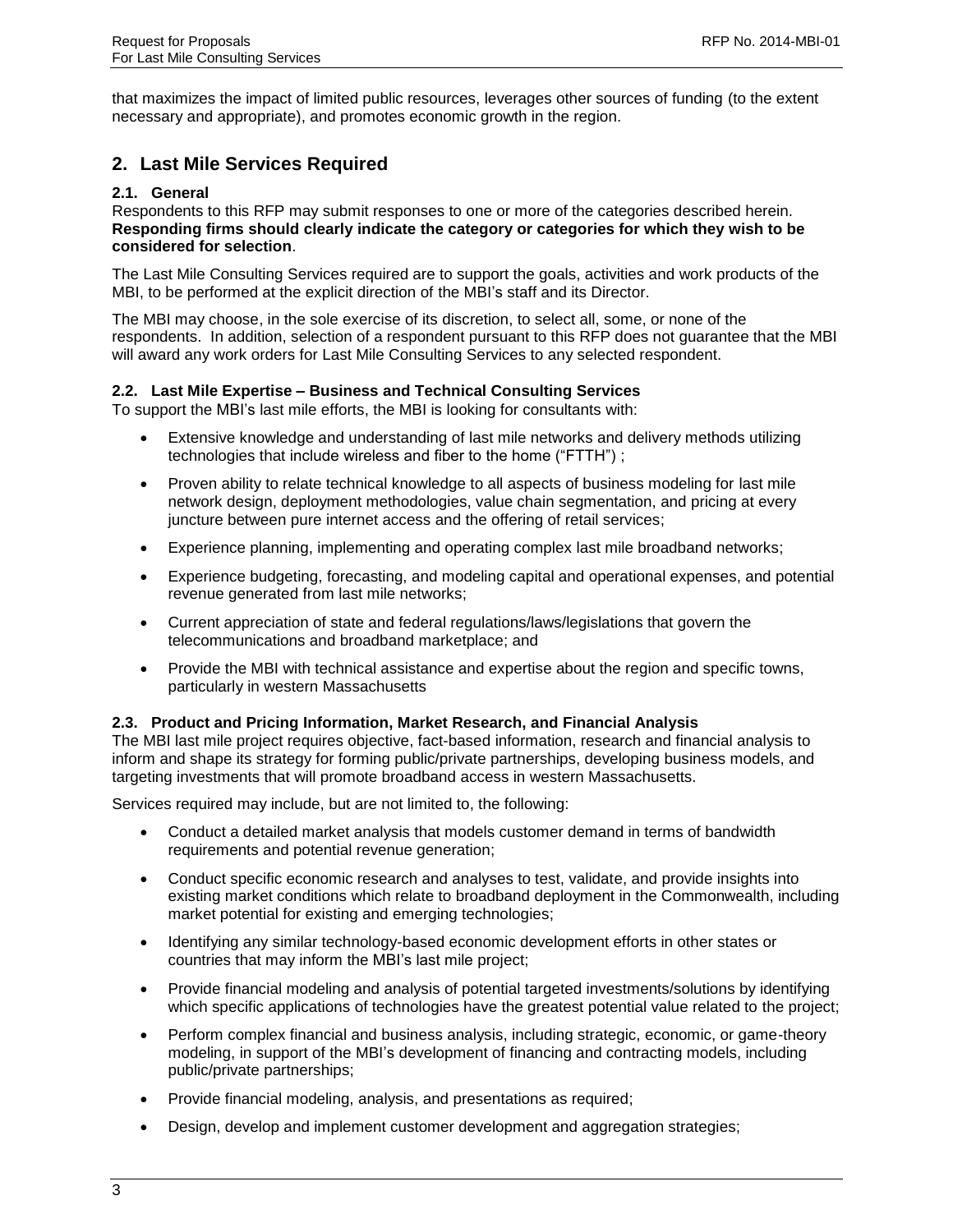- Design, develop, and implement targeted research activities through qualitative and quantitative methodologies that include data collection and analysis, interviews, and comparative studies; and
- Provide skilled expertise in mining and analyzing data from existing research, writing, editing and revising discrete sections of reports for publication, and identifying and interviewing potential sources of information.

### <span id="page-5-0"></span>**2.4. Procurement Development**

A critical component of the MBI's success will be the development of well-thought-out requests for information, qualifications, and proposals and solicitations (collectively, the "Procurement Documents"). Consultant services may be required to assist in the development of the Last Mile Procurement Documents and the evaluation of responses thereto. The types of procurements that may be undertaken will depend on the final project design and may include, but are not limited to, network operations, construction project manager, network electronics, and/or construction vendors.

Services required may include but are not limited to:

- Working with the MBI team to ensure that all required elements are included within the Procurement Documents;
- Working with the MBI to ensure conformance of procurement processes with best practices and applicable legal requirements;
- Working with the MBI team to assist in determining the appropriate level of detail needed within the Procurement Documents to ensure that respondents have adequate information to submit complete proposals;
- Assist the MBI in the drafting of Procurement Documents and the analysis and evaluation of responses to Procurement Documents (including analysis and evaluation of costs outlined in proposals and of future economic impact (costs, revenues, etc.) of proposed solutions); and
- Provide support services to assist the MBI through the negotiation of a contract(s) with the successful bidder(s).

#### <span id="page-5-1"></span>**2.5. Project Management**

- Provide direct support to the MBI in identifying internal and external resources, and creating frameworks for sound policy decisions in accomplishing the MBI's Last Mile objectives;
- Provide support and expertise to define, identify, map, characterize, and report on the opportunities and challenges presented by a variety of last mile network options, including input from multiple stakeholders and other relevant data sources;
- Provide support and expertise in designing, developing and delivering of complex networking solutions;
- Provide advice on relevant trends and best practices on last mile broadband approaches and models;
- Facilitate the development of a collaborative network of stakeholders including other state agencies with broadband needs to build consensus with respect to which projects are mutually beneficial and best support the overall goals of the MBI and the economic development goals of the Commonwealth; and

### <span id="page-5-2"></span>**2.6. Stakeholder Relationships - Community Outreach and Event Planning**

A critical factor in the success of the MBI's Last Mile efforts will be its ability to engage with stakeholders, communities, and policymakers in discourse and dialogue. Building, maintaining and strengthening stakeholder relationships – and engaging with stakeholders -- is a critical component of the MBI's work. Respondents will support the MBI's community outreach and event planning including but not limited to:

 Work with the MBI to support and facilitate stakeholder engagement and community participation, articulating specific strategies for engagement and collaboration;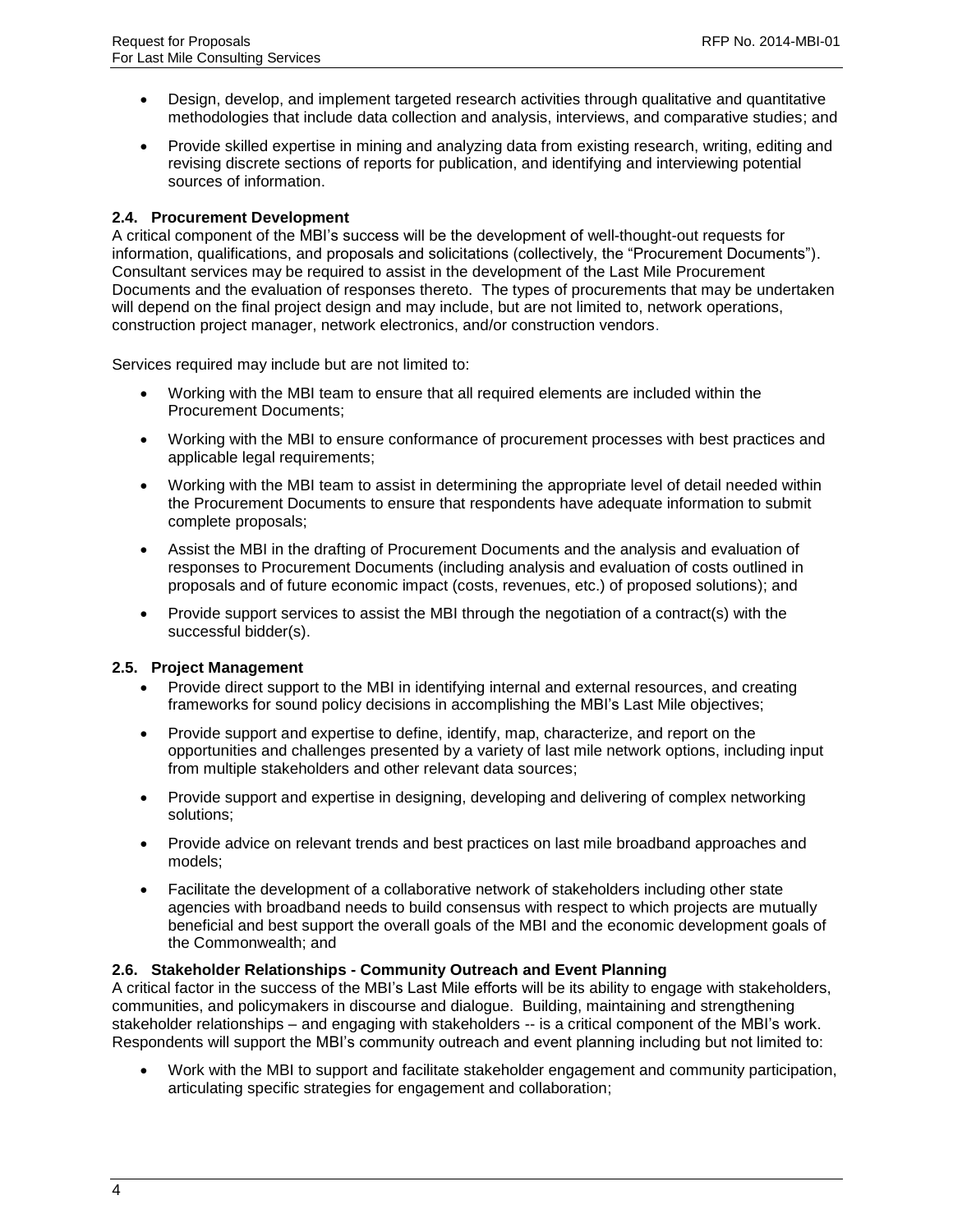- Plan, participate in, and document, public forums, meetings, and conferences with project participants, local communities, elected officials, industry, educators, policymakers, and all other stakeholders to further the objectives and goals of the MBI's last mile project;
- Support effective and appropriate outreach efforts to inform public and private sector stakeholders about the MBI's last mile project;
- Draft materials to support the MBI making presentations, delivering remarks, providing concept papers, or offering testimony with regard to the last mile project; with a capacity to translate complicated economic and technical subject matter into easily understandable and effective materials;
- Deliver high-quality print and electronic materials in a deadline-driven environment; and
- Support the development and presentation of framework documents, reports, and findings intended for a diverse audience of participants and stakeholders.

### <span id="page-6-0"></span>**3. Submission of Responses**

### <span id="page-6-1"></span>**3.1 Schedule**

(a) The RFP process will proceed according to the following anticipated schedule:

| July 15, 2013   RFP Issued |                                                                                                                                     |
|----------------------------|-------------------------------------------------------------------------------------------------------------------------------------|
|                            | July 24, 2013   Deadline for all questions and clarification inquiries, preferably<br>submitted via e-mail to sullivan@masstech.org |
|                            | July 31, 2013   Deadline for all answers to Respondents questions.                                                                  |
|                            | August 12, 2013   Responses due by $3:00$ p.m.                                                                                      |

- (b) **Initial responses will be due no later than 3:00 p.m. EST, on August 12, 2013.** Responses received later than the date and time specified will be reviewed and evaluated by the Mass Tech Collaborative in batches on a periodic basis. The Mass Tech Collaborative assumes no responsibility or liability for late delivery or receipt of responses.
- (c) The responses will be evaluated pursuant to the criteria set forth in this RFP. Notification of selection or non-selection of all Respondents who submitted conforming responses will be mailed when the selection process is final.
- (d) *Master Agreement:* The selected Respondent(s) will execute the standard Master Agreement for Professional Services, available at<http://www.masstech.org/procurements> (the "Master Agreement"). The Master Agreement and any work orders issued to Respondent will be managed for the Mass Tech Collaborative by its Contracts Administrator and the relevant Project Manager. **RESPONDENTS ARE REQUIRED TO SPECIFY ANY EXCEPTIONS TO THE MASTER AGREEMENT AND TO MAKE ANY SUGGESTED COUNTERPROPOSAL(S) WITH THEIR RESPONSE. FAILURE TO SPECIFY EXCEPTIONS AND/OR COUNTERPROPOSALS WILL BE DEEMED AN ACCEPTANCE OF THE MASTER AGREEMENT'S TERMS AND CONDITIONS, AND NO SUBSEQUENT NEGOTIATION OF SUCH PROVISIONS SHALL BE PERMITTED.**

### <span id="page-6-2"></span>**3.2 Questions**

Questions regarding this RFP may be submitted to the address set forth in Section 3.3(b) or by electronic mail to sullivan@masstech.org. All questions for the initial round of this solicitation must be received by 5:00 PM EST on July 24, 2013. Submission of questions by electronic mail is strongly encouraged. Please include the RFP number on the envelope or in the subject heading. Responses to all questions received will be posted on or before 5:00 pm on July 31, 2013 to the Mass Tech Collaborative**'**s and the Comm-PASS websites. After the initial round, questions will be accepted on an ongoing basis and the Mass Tech Collaborative shall endeavor to post responses within one week of receipt.

### <span id="page-6-3"></span>**3.3 Instructions for Submission of Responses:**

Respondents are cautioned to read carefully and conform to the requirements of this specific RFP. Failure to comply with the provisions of this RFP may serve as grounds for rejection of a response.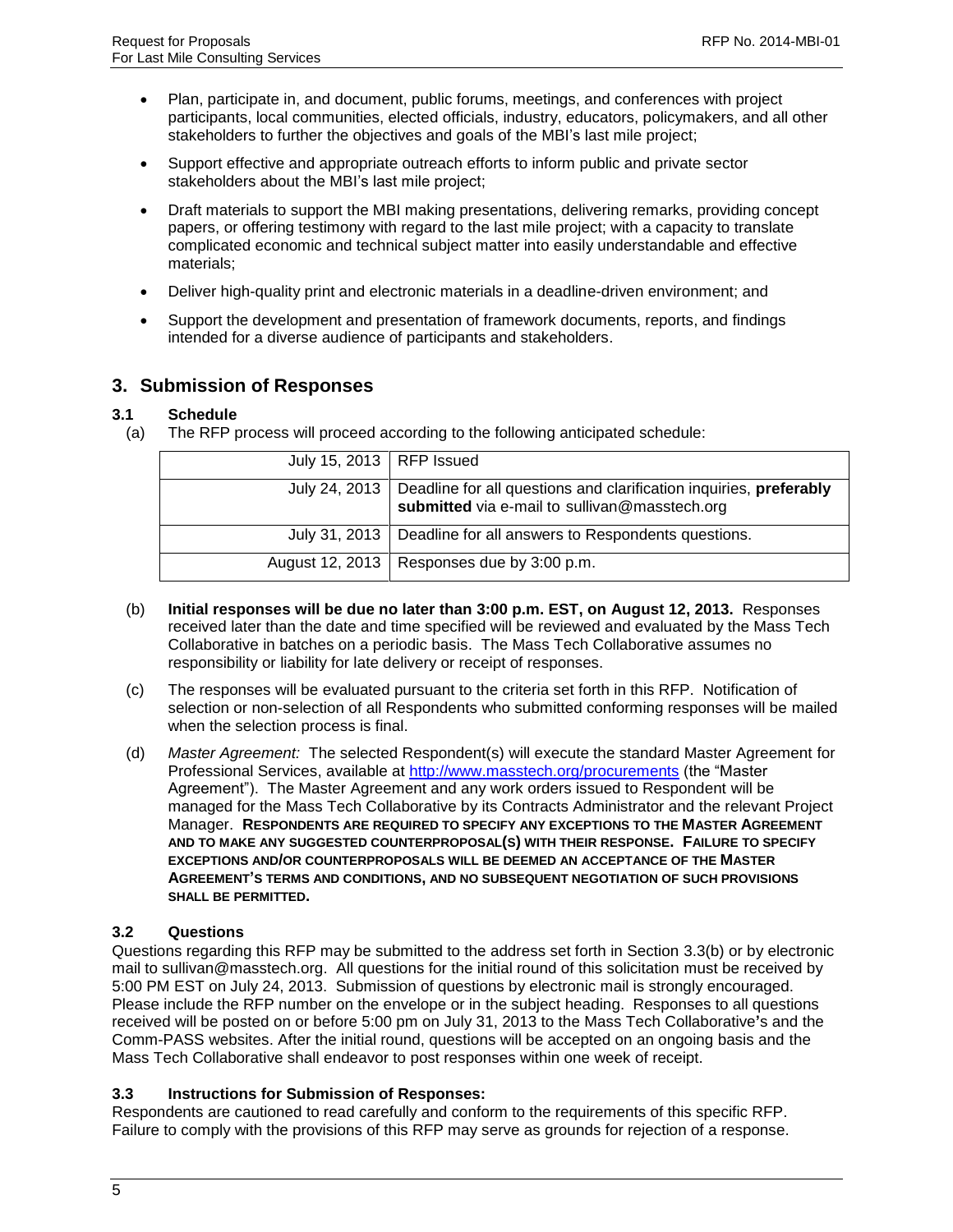(a) All responses must be submitted in writing, on 8  $\frac{1}{2}$  x 11 paper (including all required submissions), with one (1) unbound original; one (1) unbound copy; six (6) bound copies (no three ring binders); and one electronic version (.pdf or .doc) thereof.

**RESPONDENTS ARE CAUTIONED TO REVIEW ATTACHMENT A, PRIOR TO SUBMITTING AN ELECTRONIC COPY OF THEIR RESPONSE. IN ACCORDANCE WITH THE PROCEDURES SET FORTH IN ATTACHMENT A, ANY INFORMATION THAT RESPONDENT HAS IDENTIFIED AS "SENSITIVE INFORMATION" IN THE HARD COPY OF THEIR RESPONSE SHOULD BE DELETED FROM THE ELECTRONIC COPY PRIOR TO SUBMISSION TO THE MASS TECH COLLABORATIVE.** 

(b) Responses **must** be delivered to:

Request for Proposals for Last Mile Consulting Services RFP No. 2014-MBI-01 Massachusetts Technology Collaborative 75 North Drive Westborough, MA 01581

- (c) A statement indicating compliance with the terms, conditions and specifications contained in this RFP must be presented in the response. Submission of the signed Authorized Respondent's Signature and Acceptance Form (Attachment B) shall satisfy this requirement.
- (d) Any and all data, materials and documentation submitted to the Mass Tech Collaborative in response to this RFP shall become the Mass Tech Collaborative's property and shall be subject to public disclosure under the Massachusetts Public Records Act. In this regard, Respondents are required to sign the Authorized Respondent's Signature and Acceptance Form, set forth as Attachment B hereto.

**RESPONDENTS PLEASE NOTE : BY EXECUTING THE AUTHORIZED RESPONDENT'S SIGNATURE AND ACCEPTANCE FORM AND SUBMITTING A RESPONSE TO THIS RFP, RESPONDENT CERTIFIES THAT IT (1) ACKNOWLEDGES AND UNDERSTANDS THE PROCEDURES FOR HANDLING MATERIALS SUBMITTED TO THE MASS TECH COLLABORATIVE, AS SET FORTH IN ATTACHMENT A HERETO, (2) AGREES TO BE BOUND BY THOSE PROCEDURES, AND (3) AGREES THAT THE MASS TECH COLLABORATIVE SHALL NOT BE LIABLE UNDER ANY CIRCUMSTANCES FOR THE DISCLOSURE OF ANY MATERIALS SUBMITTED TO IT PURSUANT TO THIS RFP OR UPON RESPONDENT'S SELECTION.** 

#### <span id="page-7-0"></span>**3.4 Information Required:**

- (a) Response Cover Sheet: Respondents must provide all the information on the Response Cover Sheet appended hereto as Attachment B.
- (b) Executive Summary: Respondents should provide a summary of their organization, their qualifications for those categories for which they seek selection and their proposed approach for working with the Mass Tech Collaborative. This summary should be a maximum of 2 pages in length.
- (b) Statement of Firm Qualifications: All responses must include a statement of qualifications, experience and description of the Respondent firm and its history. The response should specifically indicate the firm's current and historical expertise in providing the Last Mile Consulting Services by category as identified in the RFP.
- (c) Staff Qualifications: All responses must include resumes of each individual who will be providing Last Mile Consulting Services under any work order, as well as written descriptions of the individuals' experience. All Respondents must identify the individual(s) who will have primary responsibility for contact and communications with the Mass Tech Collaborative and the person who is authorized to negotiate and contractually-bind Respondent. The Mass Tech Collaborative reserves the right to investigate and review the background of any or all personnel assigned to work under the Master Agreement including any work orders thereto, and, based on such investigations, to reject the use of any persons within the Mass Tech Collaborative's discretion. Any changes to personnel require formal written approval by the Mass Tech Collaborative, and the Mass Tech Collaborative reserves the right to terminate the Master Agreement and/or the relevant work order if changes are not approved.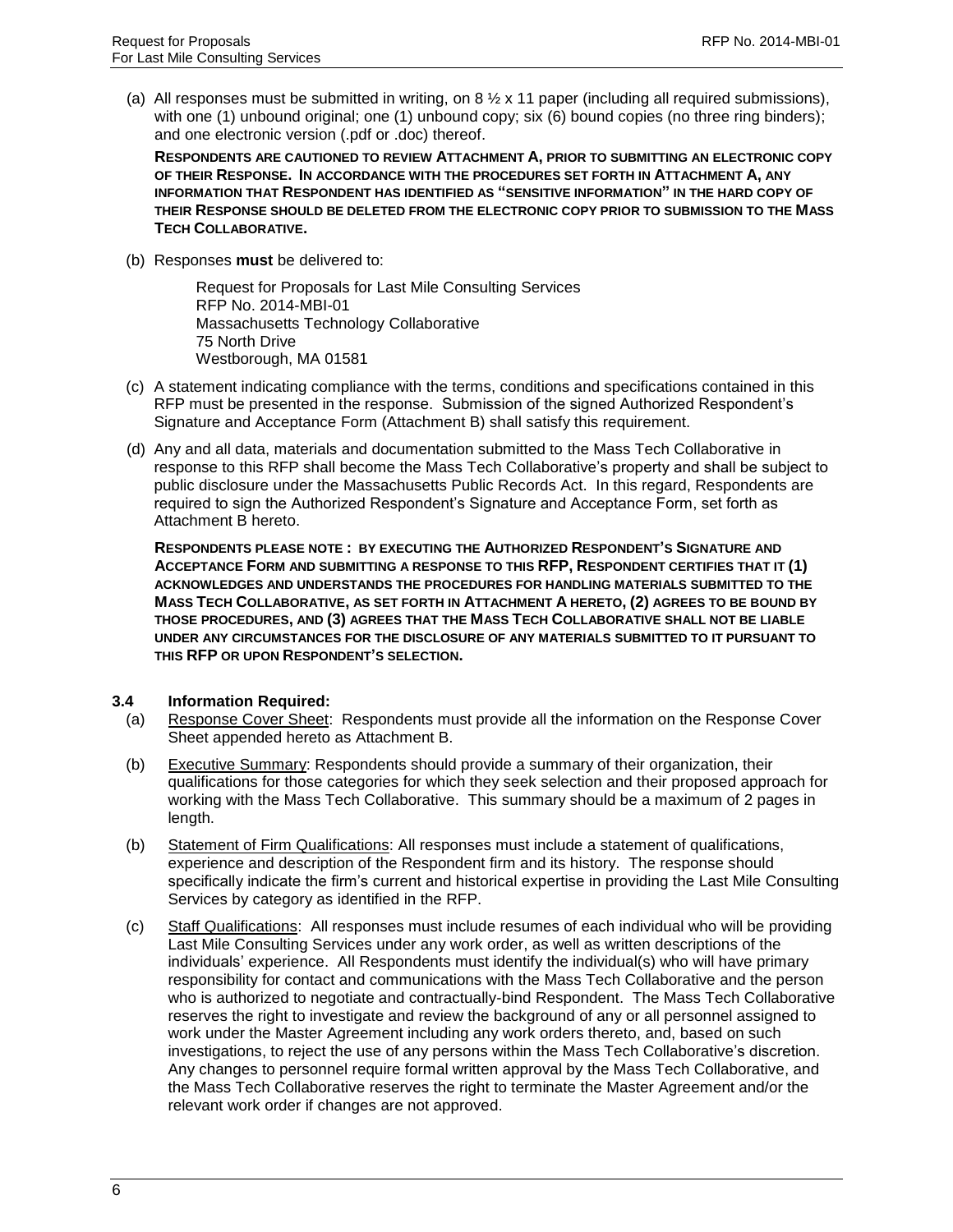- (d) References: All responses must include references from at least 3 clients of the Respondent who have utilized the firm on matters of similar size, scope and complexity to the Last Mile Consulting Services set forth in this RFP for which the Respondent seeks selection. The references must include a contact person, a full address, and a phone number. In addition to the foregoing, all responses must include a listing of public and private clients for whom the firm has provided services similar to those set forth in this RFP, with a description of the services provided. If individuals identified as participants in a contract entered into under this RFP previously participated in any of the projects performed for other clients on the foregoing list, please identify the projects in which the individual participated.
- (e) Billing Rates and Structure: the Mass Tech Collaborative anticipates establishing a set rate schedule with the selected firm for the period ending **June 30, 2016.** In anticipation of this process, Respondents are required to include the following information in their response. Respondents may, but are not required to, use the Budget Form in Attachment C for this purpose.
	- A schedule of hourly rates to be charged by personnel identified in the qualification statement above and rate categories for additional personnel that may work on specific assignments Respondents please note that work performed under a work order to the Master Service Agreement will generally be billed in accordance with the hourly rates provided by the Respondent (the "the Offered Rate").
	- A list, by type and amount, of any additional fees, overhead charges, or reimbursable expenses, if any. As a general policy, the Mass Tech Collaborative does not pay mark-ups on reimbursables or out-of-pocket expenses, nor does the Mass Tech Collaborative pay for word processing, secretarial overtime or meals. For travel costs, the Mass Tech Collaborative pays the IRS rate per mile.
- (f) Tax Law Compliance: All responses must include an affidavit of compliance with all corporate filing requirements and compliance with State tax laws. Submission of the signed Authorized Respondent's Signature and Acceptance Form (Attachment B) shall satisfy this requirement.

### <span id="page-8-0"></span>**4. Evaluation Process and Criteria**

The Mass Tech Collaborative's evaluation committee shall evaluate each Response that is properly submitted. Selection of Respondents to provide Last Mile Consulting Services in one or more of the specified categories will be based on the following criteria:

- $\circ$  Ability of the Respondent to respond to and meet the guidelines and conditions set forth in this RFP.
- $\circ$  Demonstrated capacity, facilities and organizational structure to perform the type of services sought in this RFP.
- $\circ$  Qualifications and experience of the Respondent and the primary personnel identified to provide the services in each applicable category.
- o Record of performance with other clients.
- o Experience in providing similar services to other clients.
- $\circ$  Demonstrated knowledge of the categories identified in Section 2 of this RFP for which Respondent seeks selection.
- $\circ$  Reasonableness of the Offered Rates and billing structure, including a stated willingness (and preferably a commitment) to offer additional discounts, flat fees, blended rates, fee caps, substantial use of associates and other forms of competitive pricing during a Mini-Bid or List Selection.

While the order of these factors does not generally denote relative importance, the Mass Tech Collaborative acknowledges that selecting "best value" providers primarily requires a balanced combination of (1) reasonable Offered Rates and the availability of discounted rates, flat fees, blended rates and caps on fees; and (2) strong experience and demonstrated expertise in the category or categories of Last Mile Consulting Services for which Respondent seeks selection.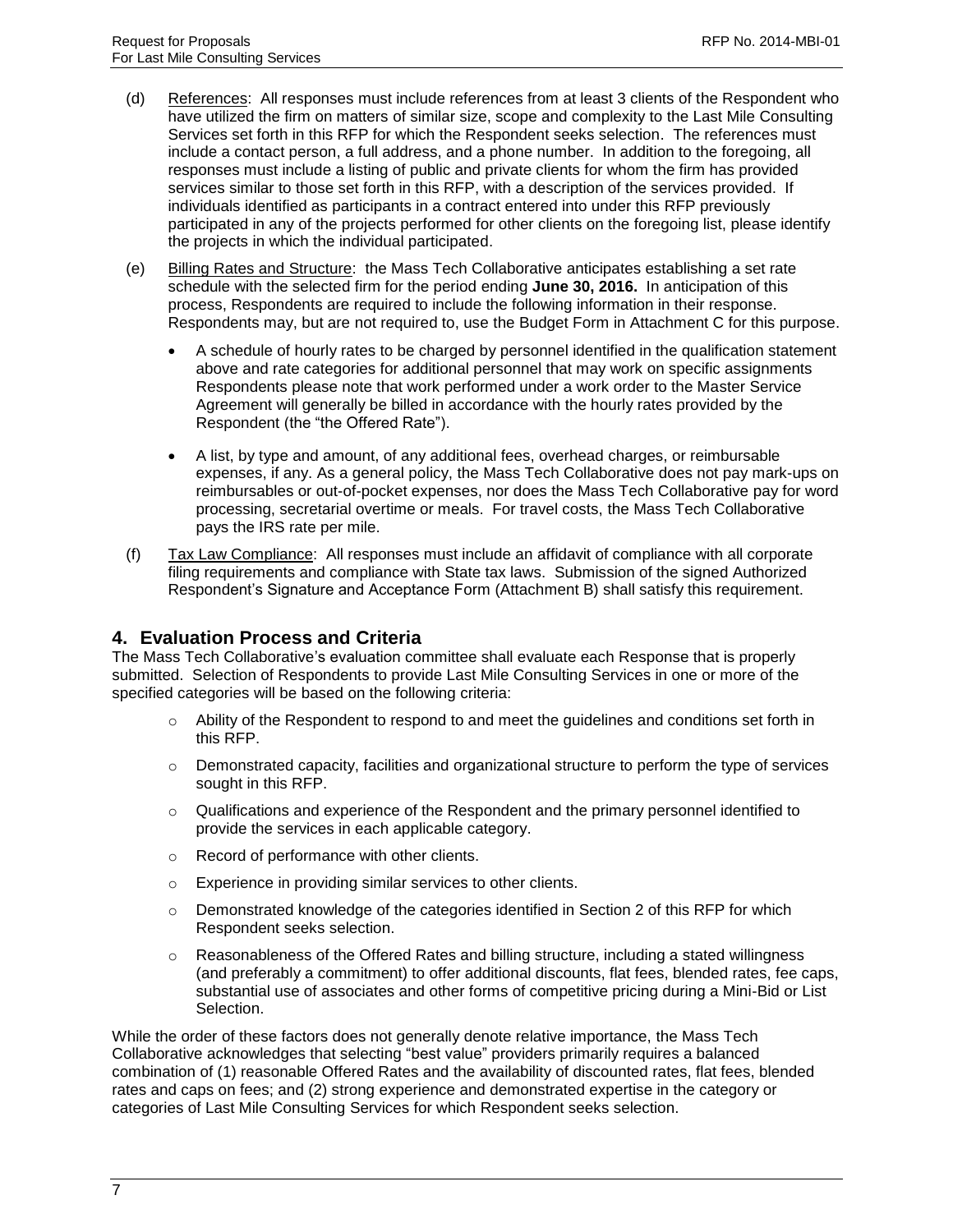The Mass Tech Collaborative reserves the right to consider such other relevant factors as it deems appropriate in order to obtain "best value" providers of Last Mile Consulting Services. The Mass Tech Collaborative may or may not seek additional information from Respondents prior to making contractor selections.

### <span id="page-9-0"></span>**5. Other Provisions**

### <span id="page-9-1"></span>**5.1. General Information**

- (a) The terms of 801 C.M.R. 21.00: Procurement of Commodities and Services is incorporated by reference into this RFP. The foregoing notwithstanding, the Mass Tech Collaborative's Master Agreement (available at http://www.masstech.org/procurements) is based on the Commonwealth's Terms and Conditions and shall constitute the only contract requiring execution. Words used in this RFP shall have the meanings defined in 801 C.M.R. 21.00. Additional definitions may also be identified in this RFP. All terms, conditions, requirements, and procedures included in this RFP must be met for a Response to be determined responsive. If a Respondent fails to meet any material terms, conditions, requirements or procedures, its response may be deemed unresponsive and disqualified.
- (b) All responses, proposals, related documentation and information submitted in response to this RFP are subject to the Massachusetts Public Records Law, M.G. L. c. 66, §10, and to M.G.L. c. 4, §7(26), regarding public access to and inspection of such documents. Any statements reserving any confidentiality or privacy rights in submitted responses or otherwise inconsistent with these statutes will be void and disregarded. The foregoing notwithstanding, the Mass Tech Collaborative has developed a set of procedures to deal with all documents submitted to it in response to this RFP, and those procedures are set forth in Attachment A hereto. By executing the Authorized Respondent's Signature and Acceptance Form, appended hereto as Attachment B, Respondent acknowledges, understands and agrees to be bound by the procedures set forth in Attachment A, and agrees that the Mass Tech Collaborative shall not be liable under any circumstances for the subsequent disclosure of any materials submitted to it by Respondent pursuant to this RFP and/or in connection with any contract entered into between Respondent and the Mass Tech Collaborative as a result of this RFP process.
- (c) Further, any selected Respondent must recognize that in the performance of the Master Agreement and any work orders issued thereunder it may become a holder of personal data (as defined in M.G.L. c. 66A) or other information deemed confidential by the Commonwealth. Respondent shall comply with the laws and regulations relating to confidentiality and privacy, including any rules or regulations of the Mass Tech Collaborative. Any questions concerning issues of confidentiality, the submission of materials to the Mass Tech Collaborative, application of the procedures set forth in Attachment A or any other questions related to these matters, please contact Michael Baldino, Esq., at the Mass Tech Collaborative.
- (d) It is the policy of the Mass Tech Collaborative that contracts are awarded only to responsive and responsible Respondents. In order to qualify as responsive, the Respondent must respond to all requirements of the RFP in a complete and thorough manner. In order to qualify as responsible, the Respondent must demonstrate: (1) the availability of adequate resources and staffing to efficiently and expeditiously service the MBI's needs; (2) the necessary experience, organization, qualifications, skills and facilities to provide the types of Last Mile Consulting Services set forth in this RFP; and (3) a satisfactory record of performance in the provision of the Last Mile Consulting Services set forth in this RFP.. **ANY PROPOSAL DETERMINED TO BE NON-RESPONSIVE TO THIS RFP, INCLUDING INSTRUCTIONS GOVERNING THE SUBMISSION OF PROPOSALS, WILL BE DISQUALIFIED WITHOUT EVALUATION SUBJECT TO THE RIGHT OF THE MASS TECH COLLABORATIVE TO WAIVE MINOR IRREGULARITIES IN SUBMITTAL REQUIREMENTS.**
- (e) Unless otherwise specified in this RFP, all communications, responses, and documentation must be in English, and all cost proposals or figures in U.S. currency. All responses must be submitted in accordance with the specific terms of this RFP. Respondents should note that the procedures for handling information deemed sensitive by Respondent and submitted to the Mass Tech Collaborative set forth in Attachment A apply only to hard copy documents, and are not applicable to information submitted by, among other methods, electronic mail, facsimile or verbally.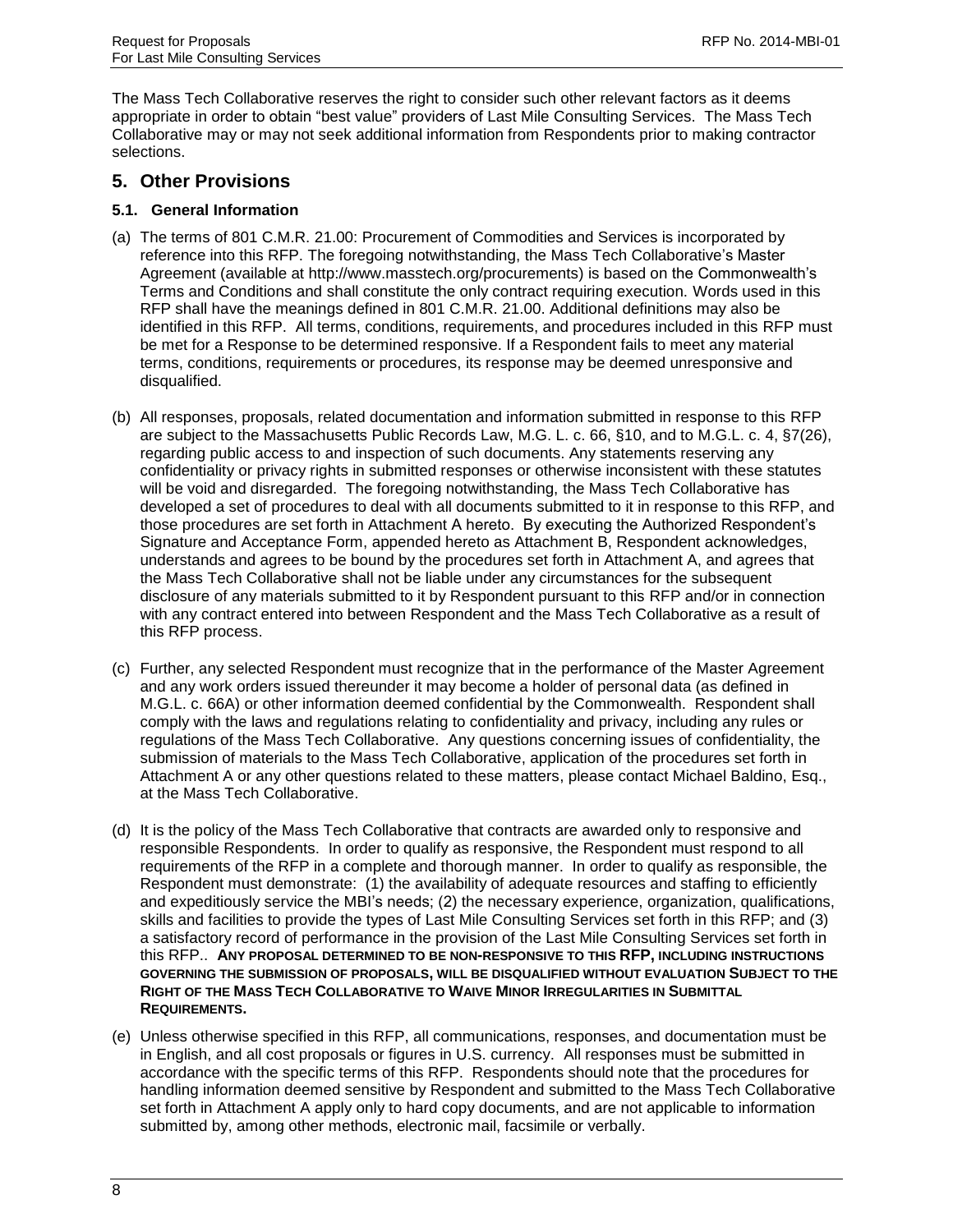- (f) Respondents are prohibited from communicating directly with any employee of the Mass Tech Collaborative except as specified in this RFP, and no other individual Commonwealth employee or representative is authorized to provide any information or respond to any questions or inquiries concerning this RFP. Respondents may contact the Procurement Team Leader for this RFP in the event this RFP is incomplete. The foregoing notwithstanding, Respondents who have questions concerning issues of confidentiality, the submission of materials to the MBI, application of the procedures set forth in Attachment A or any other questions related to these matters, may contact Michael Baldino Esq. at the Mass Tech Collaborative.
- (g) The Procurement Team Leader may provide reasonable accommodations, including the provision of material in an alternative format, for qualified Respondents with disabilities or other hardships. Respondents requiring accommodations shall submit requests in writing, with supporting documentation justifying the accommodations, to the Procurement Team Leader. The Procurement Team Leader reserves the right to grant or reject any request for accommodations.
- (h) If a Respondent is unable to meet any of the specifications required in this RFP, the Respondent's response must include an alternative method for meeting such specification by identifying the specification, the proposed alternative and thoroughly describing how the alternative achieves substantially equivalent or better performance to the performance required in the RFP specification. The MBI will determine if a proposed alternative method of performance achieves substantially equivalent or better performance.
- (i) The goal of this RFP is to select and enter into Master Agreements with the Respondents that will provide the best value of Last Mile Consulting Services to achieve the procurement goals of the MBI. Respondents are therefore invited to propose alternatives which provide substantially better or more cost-effective performance than achievable under a stated RFP specification.
- (j) Costs that are not specifically identified in the Respondent's response and/or not specifically accepted by the Mass Tech Collaborative as part of the Master Agreement will not be compensated under any contract awarded pursuant to this RFP. The MBI shall not be responsible for any costs or expenses incurred by Respondents in responding to this RFP.
- (k) The Respondent may not alter the RFP or its components except for those portions intended to collect the Respondent's response (Cost pages, *etc.*). Modifications to the body of this RFP, specifications, terms and conditions, or which change the intent of this RFP are prohibited. Any modifications other than where the Respondent is prompted for a response will disqualify the response. The foregoing notwithstanding, proposed exceptions and/or counterproposals to the Master Agreement are permitted to be submitted with a Response.
- (l) Respondent's submitted Response shall be treated by the MBI as an accurate statement of Respondent's capabilities and experience. Should any statement asserted by Respondent prove to be inaccurate or inconsistent with the foregoing, such inaccuracy or inconsistency shall constitute sufficient cause for rejection of the Response and/or of any resulting contract. The MBI will rule on any such matters and will determine appropriate action.
- (m) Submitted Responses must be valid in all respects for a minimum period of sixty (60) days after the deadline for submission.
- n) The MBI's prior approval is required for any subcontracted services under any Master Agreement entered into as a result of this RFP. Selected Respondents are responsible for the satisfactory performance and adequate oversight of their subcontractors. Subcontractors are required to meet the same requirements and are held to the same reimbursable cost standards as the selected Respondents.
- o) Master Agreements and work orders entered into as a result of this RFP shall be on a fee for service basis. It is anticipated that the MBI shall select multiple Respondents to this RFP and intends to enter into a Master Agreement with each of the selected Respondents. Once Respondents have been selected and have executed a Master Agreement, the MBI intends to award all work orders for Last Mile Consulting Services as of September 5, 2013, based on either (1) bids submitted by selected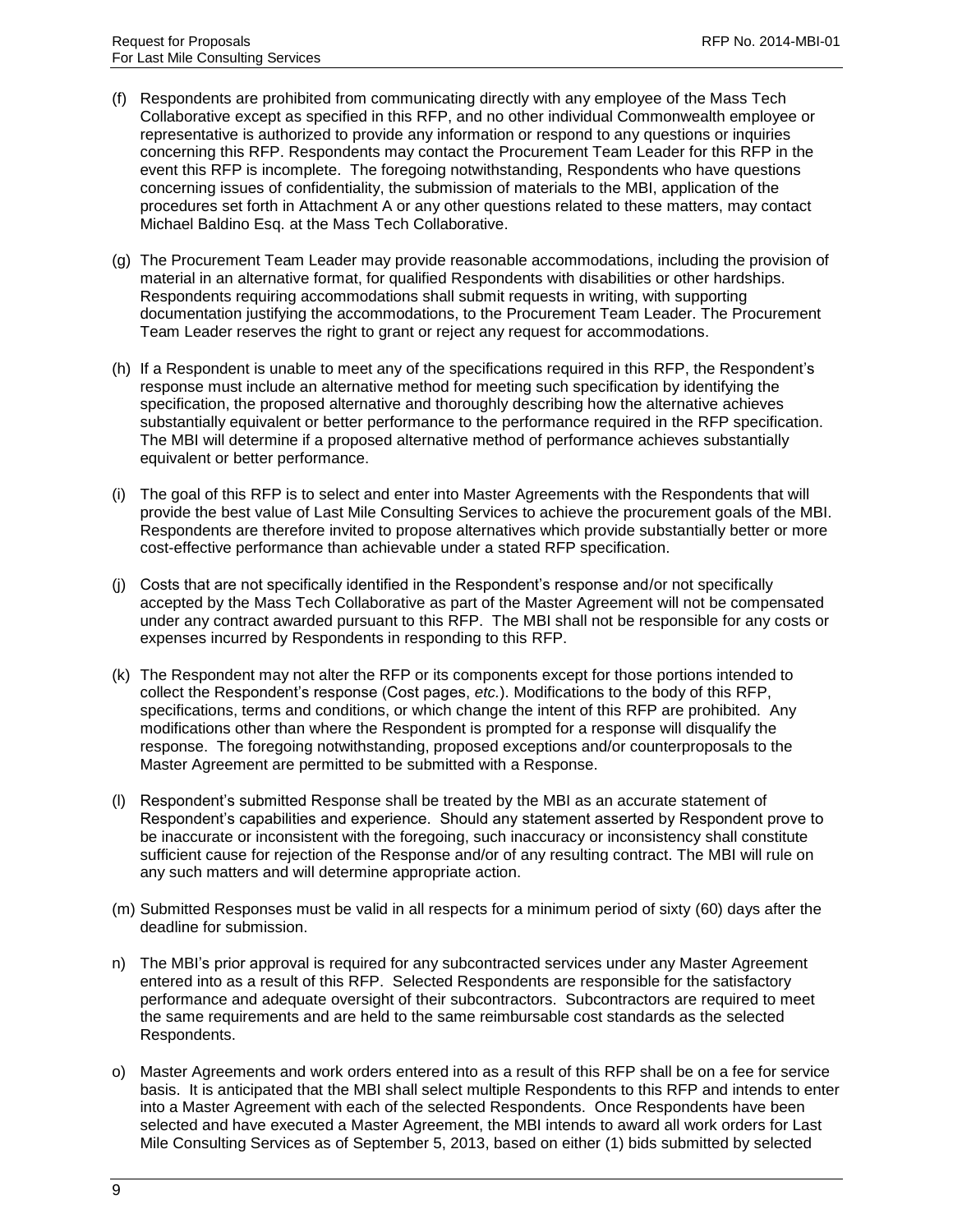Respondents (the "Mini-Bid"), or (2) the Mass Tech Collaborative's discretion in determining which of the selected Respondents presents the best value option (the "List Selection"). Procurements done by either Mini-Bid or List Selection shall be deemed competitive. The MBI expects that the majority of work orders will be executed pursuant to a Mini-Bid. It is further anticipated that the term of the Master Agreement entered into pursuant to this RFP will be for a term of at least twenty four (24) months, with the MBI options to renew it in its discretion.

### <span id="page-11-0"></span>**5.2 Changes/Amendments to RFP**

This RFP has been distributed electronically using the MBI's and the Comm-PASS websites. If the MBI determines that it is necessary to revise any part of this RFP, or if additional data is necessary to clarify any of its provisions, a supplement will be posted to the MBI's and the Comm-PASS websites. It is the responsibility of respondents to check the MBI or Comm-PASS websites for any addenda or modifications to a RFP to which they intend to respond. The MBI, Mass Tech Collaborative, the Commonwealth of Massachusetts, and its subdivisions accept no liability and will provide no accommodation to Respondents who submit a response based on an out-of-date RFP document.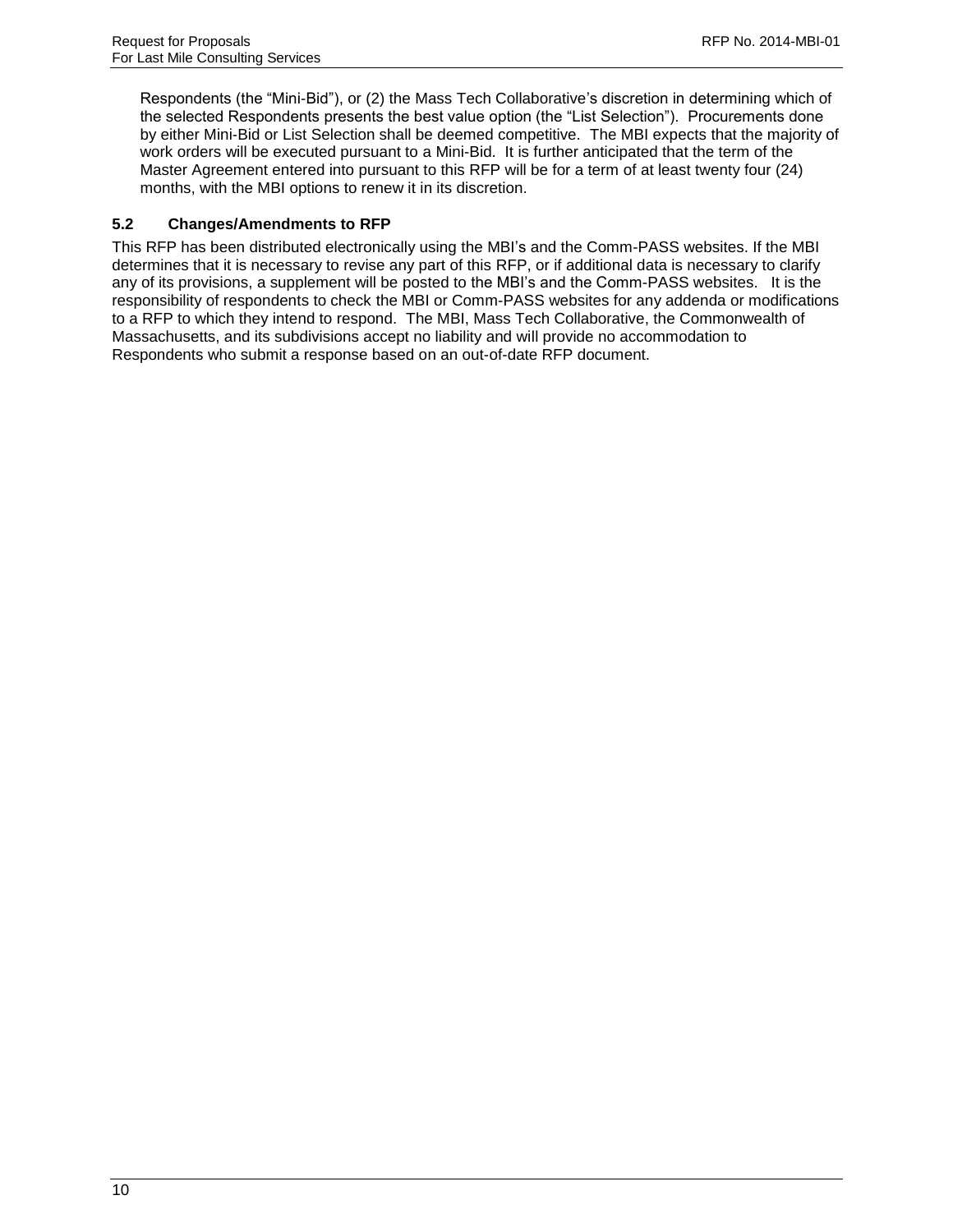# **ATTACHMENT A**

### **THE MASSACHUSETTS TECHNOLOGY COLLABORATIVE POLICY AND PROCEDURES REGARDING SUBMISSION OF "SENSITIVE INFORMATION"**

The Massachusetts Technology Collaborative, the Innovation Institute at the MassTech Collaborative, the Massachusetts Broadband Institute and the Massachusetts e-Health Institute (collectively referred to herein as the "Mass Tech Collaborative") are subject to the requirements concerning disclosure of public records under the Massachusetts Public Records Act, M.G.L. c. 66 (the "Public Records Act"), which governs the retention, disposition and archiving of public records. For purposes of the Public Records Act, "public records" include all books, papers, maps, photographs, recorded tapes, financial statements, statistical tabulations, or other documentary materials or data, regardless of physical form or characteristics, made or received by the Mass Tech Collaborative. As a result, any information submitted to the Mass Tech Collaborative by a grant applicant, recipient grantee, respondent to a request for response (including, but not limited to an RFQ, RFP and RFI), contractor, or any other party (collectively the "Submitting Party") is subject to public disclosure as set forth in the Public Records Act.

The foregoing notwithstanding, "public records" do not include certain materials or data which fall within one of the specifically enumerated exemptions set forth in the Public Records Act or in other statutes, including the Mass Tech Collaborative's enabling act, M.G.L. Chapter 40J. One such exemption that may be applicable to documents submitted by a Submitting Party is for any documentary materials or data made or received by the Mass Tech Collaborative that consists of trade secrets or commercial or financial information regarding the operation of any business conducted by the Submitting Party, or regarding the competitive position of such Submitting Party in a particular field of endeavor (the "Trade Secrets Exemption").

**IT IS THE MASS TECH COLLABORATIVE'S EXPECTATION AND BELIEF THAT THE OVERWHELMING PERCENTAGE OF DOCUMENTS IT RECEIVES FROM A SUBMITTING PARTY DOES NOT CONTAIN ANY INFORMATION THAT WOULD WARRANT AN ASSERTION BY THE MASS TECH COLLABORATIVE OF AN EXEMPTION FROM THE PUBLIC RECORDS ACT. SUBMITTING PARTIES SHOULD THEREFORE TAKE CARE IN DETERMINING WHICH DOCUMENTS THEY SUBMIT TO THE MASS TECH COLLABORATIVE, AND SHOULD ASSUME THAT ALL DOCUMENTS SUBMITTED TO THE MASS TECH COLLABORATIVE ARE SUBJECT TO PUBLIC DISCLOSURE WITHOUT ANY PRIOR NOTICE TO THE SUBMITTING PARTY AND WITHOUT RESORT TO ANY FORMAL PUBLIC RECORDS REQUEST.**

In the event that a Submitting Party wishes to submit certain documents to the Mass Tech Collaborative and believes such a document or documents may be proprietary in nature and may fall within the parameters of the Trade Secrets Exemption and/or some other applicable exemption, the following procedures shall apply:

- 1. At the time of the Submitting Party's initial submission of documents to the Mass Tech Collaborative, the Submitting Party must provide a cover letter, addressed to the Mass Tech Collaborative's General Counsel, indicating that it is submitting documents which it believes are exempt from public disclosure, including a description of the specific exemption(s) that the Submitting Party contends is/are applicable to the submitted materials, a precise description of the type and magnitude of harm that would result in the event of the documents' disclosure, and a specific start date and end date within which the claimed exemption applies. If different exemptions, harms and/or dates apply to different documents, it is the Submitting Party's responsibility and obligation to provide detailed explanations for each such document.
- 2. At the time of the Submitting Party's initial submission of documents to the Mass Tech Collaborative, the Submitting Party must also clearly and unambiguously identify each and every such document that it contends is subject to an exemption from public disclosure as "Sensitive Information." It is the Submitting Party's responsibility and obligation to ensure that all such documents are sufficiently identified as "Sensitive Information," and Submitting Party's designation must be placed in a prominent location on the face of each and every document that it contends is exempt from disclosure under the Public Records Act.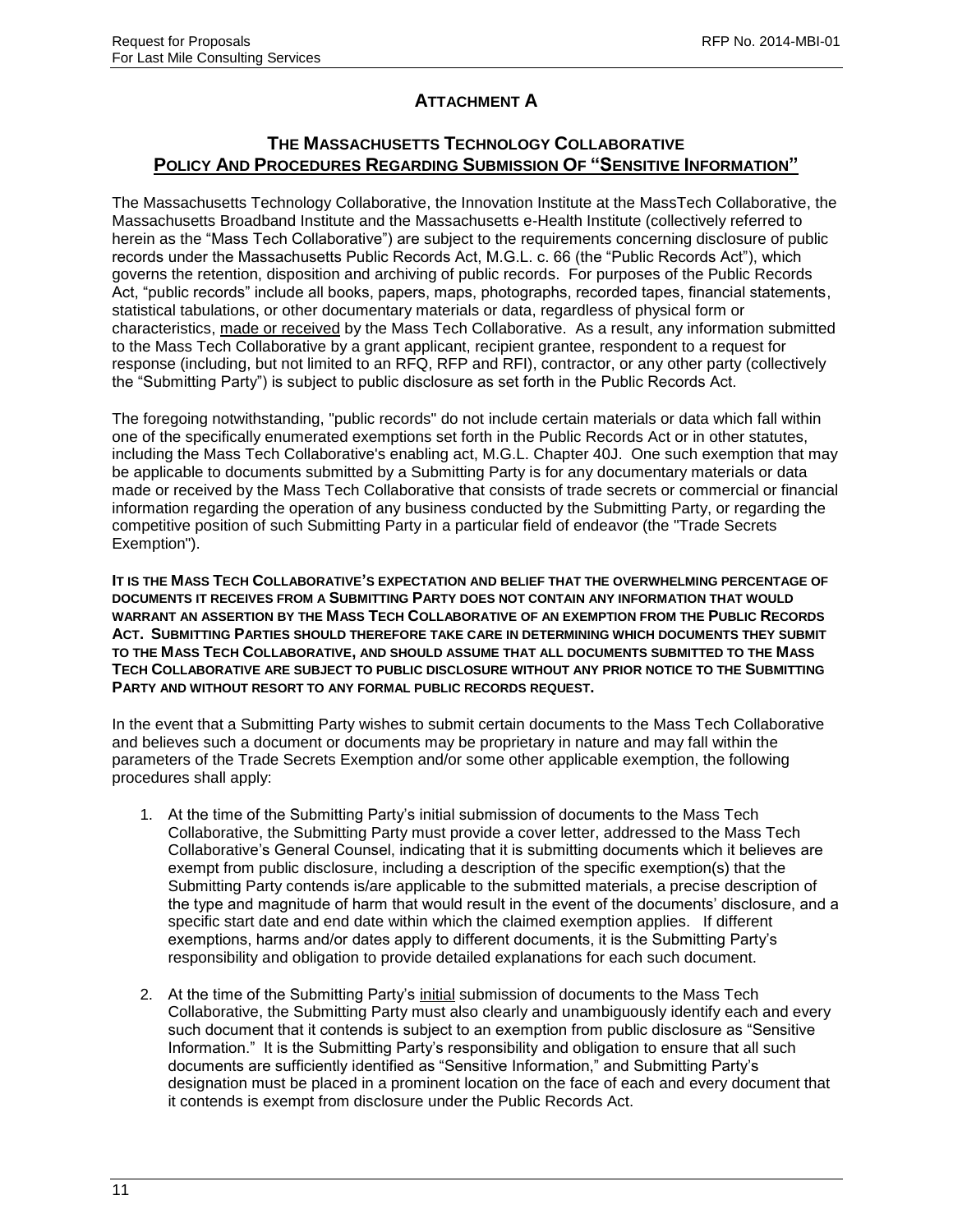**INFORMATION SUBMITTED TO THE MASS TECH COLLABORATIVE IN ANY FORM OTHER THAN A HARD COPY DOCUMENT WILL NOT BE SUBJECT TO THE PROCEDURES SET FORTH IN THIS POLICY. FOR EXAMPLE, INFORMATION SUBMITTED BY E-MAIL, FACSIMILE AND/OR VERBALLY WILL NOT BE SUBJECT TO THESE PROCEDURES AND MAY BE DISCLOSED AT ANY TIME WITHOUT NOTICE TO THE SUBMITTING PARTY.** 

- 3. Documents that are not accompanied by the written notification to the Mass Tech Collaborative's General Counsel or are not properly identified by the Submitting Party as "Sensitive Information" at the time of their initial submission to the Mass Tech Collaborative are presumptively subject to disclosure under the Public Records Act, and the procedures for providing the Submitting Party with notice of any formal public records request for documents, as set forth below, shall be inapplicable.
- 4. At the time the Mass Tech Collaborative receives documents from the Submitting Party, any such documents designated by Submitting Party as "Sensitive Information" shall be segregated and stored in a secure filing area when not being utilized by appropriate the Mass Tech Collaborative staff. By submitting a grant application, request for response, or any other act that involves the submission of information to the Mass Tech Collaborative, the Submitting Party certifies, acknowledges and agrees that (a) the Mass Tech Collaborative's receipt, segregation and storage of documents designated by Submitting Party as "Sensitive Information" does not represent a finding by the Mass Tech Collaborative that such documents fall within the Trade Secrets Exemption or any other exemption to the Public Records Act, or that the documents are otherwise exempt from disclosure under the Public Records Act, and (b) the Mass Tech Collaborative is not liable under any circumstances for the subsequent disclosure of any information submitted to the Mass Tech Collaborative by the Submitting Party, whether or not such documents are designated as "Sensitive Information" or the Mass Tech Collaborative was negligent in disclosing such documents.
- 5. In the event that the Mass Tech Collaborative receives an inquiry or request for information submitted by a Submitting Party, the Mass Tech Collaborative shall produce all responsive information without notice to the Submitting Party. In the event that the inquiry or request entails documents that the Submitting Party has previously designated as "Sensitive Information" in strict accordance with this Policy, the inquiring party shall be notified in writing that one or more of the documents it has requested has been designated by the Submitting Party as "Sensitive Information", and, if not already submitted, that a formal, written public records request must be submitted by the requesting party to the Mass Tech Collaborative's General Counsel for a determination of whether the subject documents are exempt from disclosure.
- 6. Upon the General Counsel's receipt of a formal, written public records request for information that encompass documents previously designated by Submitting Party as "Sensitive Information", the Submitting Party shall be notified in writing of the Mass Tech Collaborative's receipt of the public records request, and the Mass Tech Collaborative may, but shall not be required to provide Submitting Party an opportunity to present the Mass Tech Collaborative with information and/or legal arguments concerning the applicability of the Trade Secrets Exemption or some other exemption to the subject documents.
- 7. The General Counsel shall review the subject documents, the Public Records Act and the exemption(s) claimed by the Submitting Party in making a determination concerning their potential disclosure.

**THE GENERAL COUNSEL IS THE SOLE AUTHORITY WITHIN THE MASS TECH COLLABORATIVE FOR MAKING DETERMINATIONS ON THE APPLICABILITY AND/OR ASSERTION OF AN EXEMPTION TO THE PUBLIC RECORDS ACT. NO EMPLOYEE OF THE MASS TECH COLLABORATIVE OTHER THAN THE GENERAL COUNSEL HAS ANY AUTHORITY TO ADDRESS ISSUES CONCERNING THE STATUS OF "SENSITIVE INFORMATION" OR TO BIND THE MASS TECH COLLABORATIVE IN ANY MANNER CONCERNING THE MASS TECH COLLABORATIVE'S TREATMENT AND DISCLOSURE OF SUCH DOCUMENTS.** 

**FURTHERMORE, THE POTENTIAL APPLICABILITY OF AN EXEMPTION TO THE DISCLOSURE OF DOCUMENTS DESIGNATED BY THE SUBMITTING PARTY AS "SENSITIVE INFORMATION" SHALL NOT REQUIRE THE MASS TECH COLLABORATIVE TO ASSERT SUCH AN EXEMPTION. THE MASS TECH COLLABORATIVE'S GENERAL**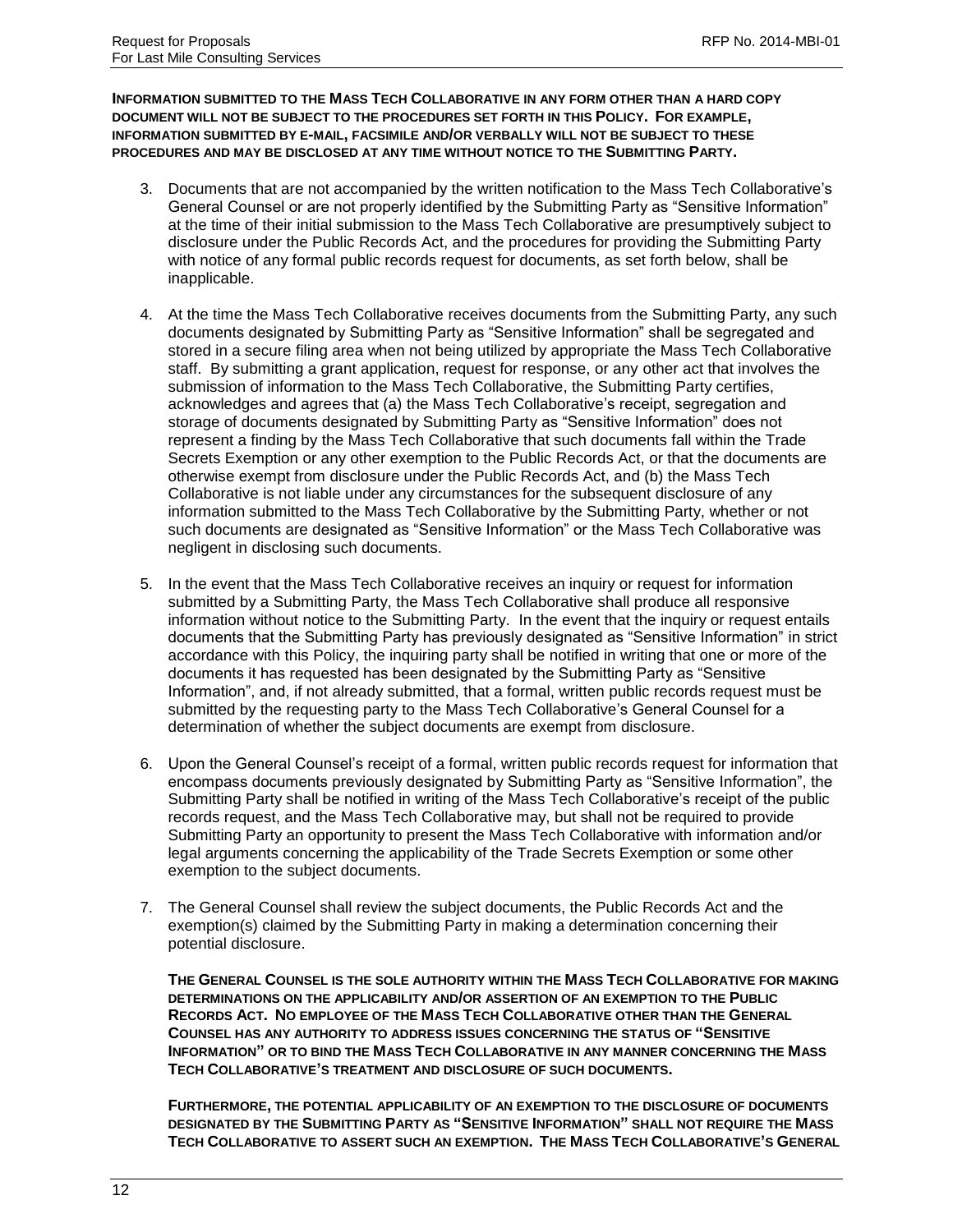**COUNSEL RETAINS THE SOLE DISCRETION AND AUTHORITY TO ASSERT AN EXEMPTION, AND HE MAY DECLINE TO EXERT SUCH AN EXEMPTION IF, WITHIN HIS DISCRETION, THE PUBLIC INTEREST IS SERVED BY THE DISCLOSURE OF ANY DOCUMENTS SUBMITTED BY THE SUBMITTING PARTY.**

- 8. The Mass Tech Collaborative shall provide the requesting party and Submitting Party with written notice of its determination that the subject documents are either exempt or not exempt from disclosure.
- 9. In the event that the Mass Tech Collaborative determines that the subject documents are exempt from disclosure, the requesting party may seek review of the Mass Tech Collaborative's determination before the Supervisor of Public Records, and the Mass Tech Collaborative shall notify the Submitting Party in writing in the event that the requesting party pursues a review of the Mass Tech Collaborative's determination.
- 10. In the event the requesting party pursues a review of the Mass Tech Collaborative's determination that the documents are exempt from disclosure and the Supervisor of Public Records concludes that the subject documents are not exempt from disclosure and orders the Mass Tech Collaborative to disclose such documents to the requester, the Mass Tech Collaborative shall notify the Submitting Party in writing prior to the disclosure of any such documents, and Submitting Party may pursue injunctive relief or any other course of action in its discretion.
- 11. In the event that the Mass Tech Collaborative determines that the subject documents are not exempt from disclosure or the General Counsel determines that, under the circumstances and in his discretion, the Mass Tech Collaborative shall not assert an exemption, the Mass Tech Collaborative shall notify the Submitting Party in writing prior to the disclosure of any such documents, and Submitting Party may pursue injunctive relief or any other course of action in its discretion.

**THE SUBMITTING PARTY'S SUBMISSION OF DOCUMENTATION TO THE MASS TECH COLLABORATIVE SHALL REQUIRE A SIGNED CERTIFICATION THAT SUBMITTING PARTY ACKNOWLEDGES, UNDERSTANDS AND AGREES WITH THE APPLICABILITY OF THE FOREGOING PROCEDURES TO ANY DOCUMENTS SUBMITTED TO THE MASS TECH COLLABORATIVE BY SUBMITTING PARTY AT ANY TIME, INCLUDING BUT NOT LIMITED TO THE ACKNOWLEDGEMENTS SET FORTH HEREIN, AND THAT SUBMITTING PARTY SHALL BE BOUND BY THESE PROCEDURES.** 

All documents submitted by Submitting Party, whether designated as "Sensitive Information" or not, are not returnable to Submitting Party.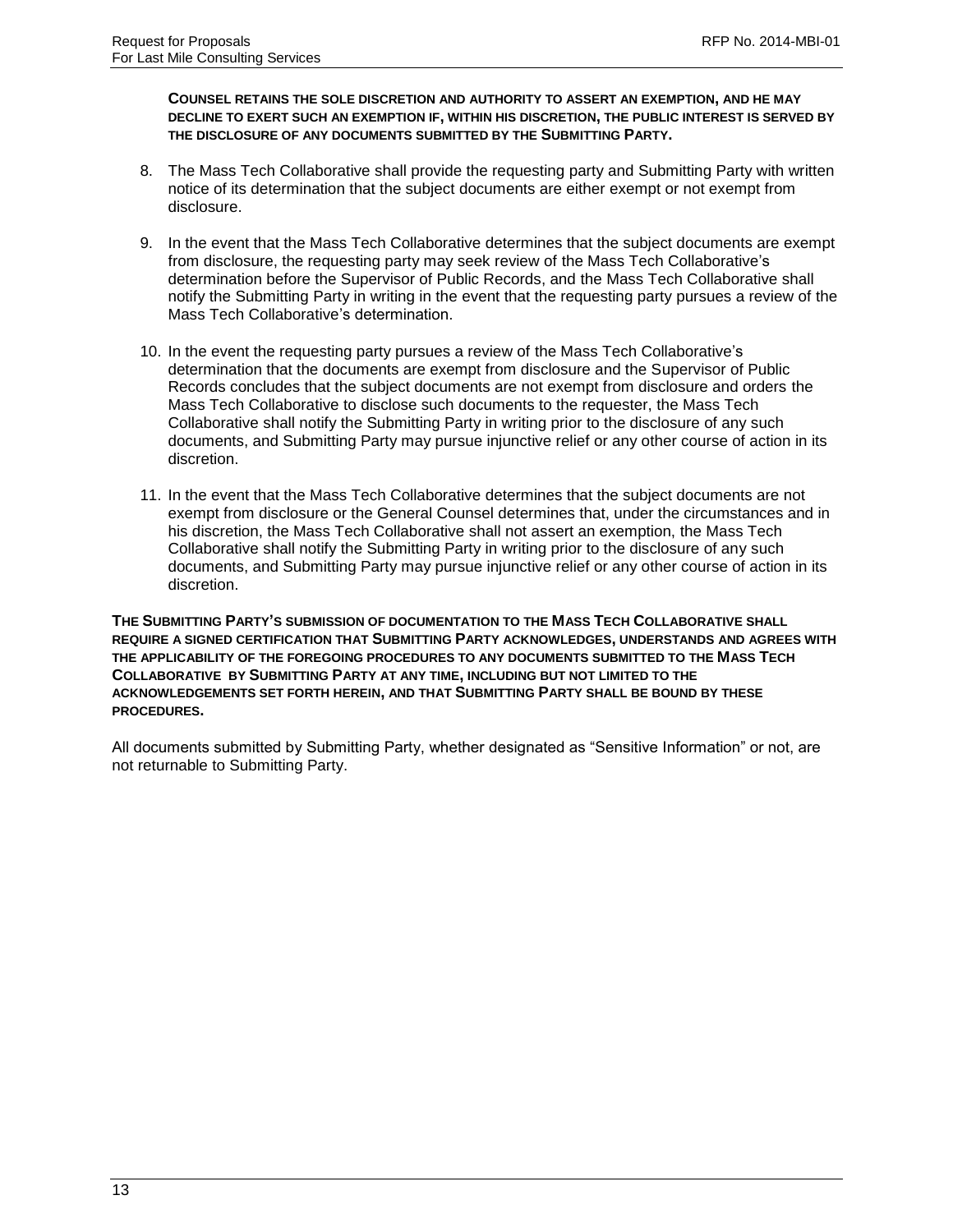### **ATTACHMENT B**

# **RESPONSE FORMS**

# RESPONSE COVER SHEET

| Name of Respondent                                            |                                     |                      |             |          |  |  |  |  |
|---------------------------------------------------------------|-------------------------------------|----------------------|-------------|----------|--|--|--|--|
| <b>Mailing Address</b>                                        | City/Town                           |                      |             | Zip Code |  |  |  |  |
| Telephone                                                     | Fax                                 |                      | Web Address |          |  |  |  |  |
| <b>Primary Contact for Clarification</b>                      | Primary Contact E-mail Address      |                      |             |          |  |  |  |  |
| <b>Authorized Signatory</b>                                   | Authorized Signatory E-mail Address |                      |             |          |  |  |  |  |
| Legal Status/Jurisdiction (e.g., a Massachusetts corporation) |                                     | Respondents DUNS No. |             |          |  |  |  |  |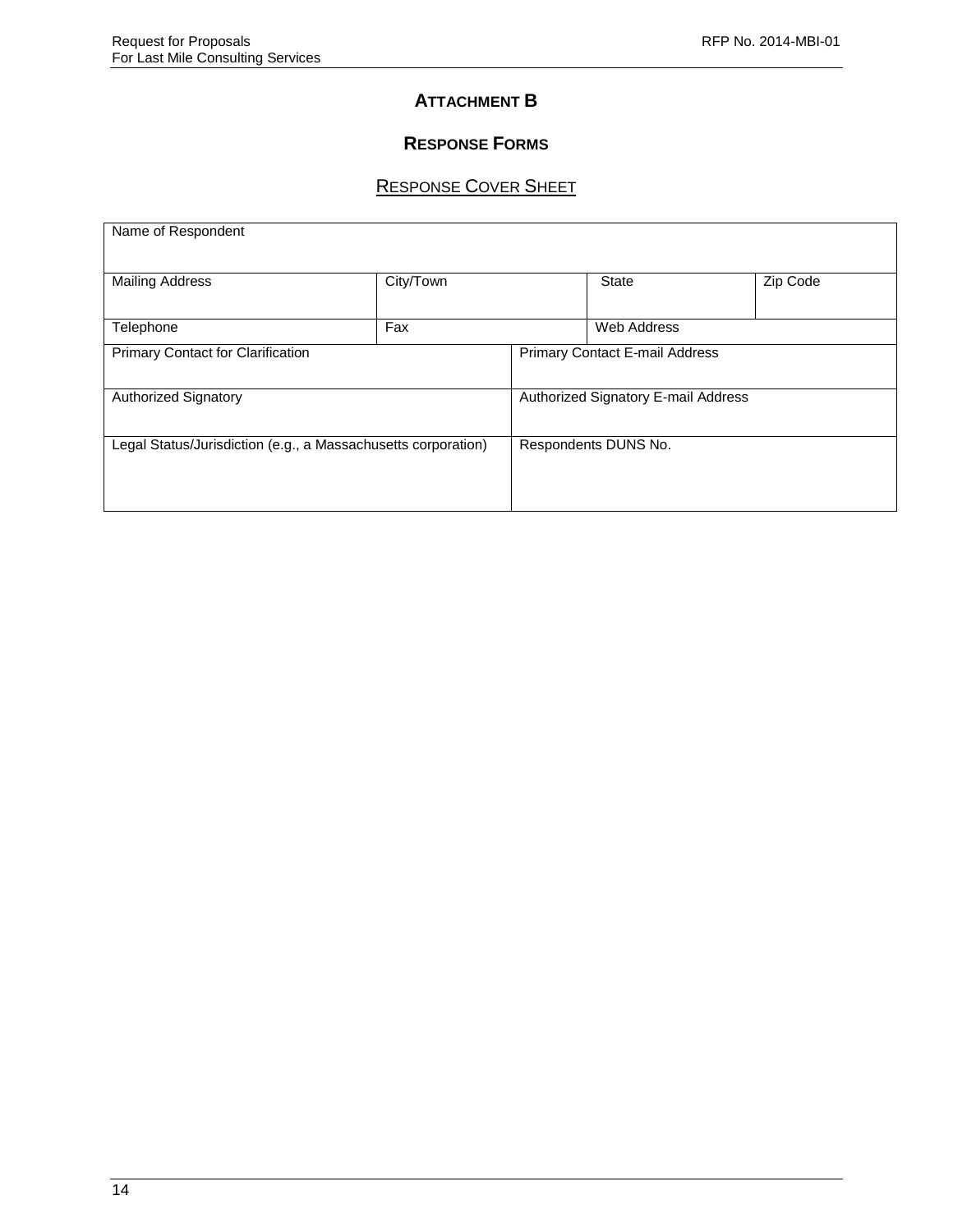### MASSACHUSETTS TECHNOLOGY COLLABORATIVE AUTHORIZED RESPONDENT'S SIGNATURE AND ACCEPTANCE FORM

The undersigned is a duly authorized representative of the Respondent listed below. The Respondent has read and understands the RFP requirements. The Respondent acknowledges that all of the terms and conditions of the RFP are mandatory, and that Respondent's response is compliant with such requirements. The Respondent specifically acknowledges the application of the procedures regarding disclosure of sensitive information as set forth in Attachment A of the RFP, and specifically agrees that it shall be bound by those procedures.

The Respondent understands that, if selected by the Mass Tech Collaborative, the Respondent and the Mass Tech Collaborative will execute written agreements specifying the mutual requirements of participation. The undersigned (*please check one)*:

 $\Box$  has specified exceptions and counterproposals to the terms and conditions of the Master Agreement;

 $\Box$  agrees to the terms and conditions set forth therein; or

 $\Box$  is already a signatory to a Master Agreement with the Mass Tech Collaborative.

The undersigned acknowledges and agrees that the failure to submit exceptions and counterproposals with this Response shall be deemed a waiver and the Master Agreement shall not be subject to further negotiation.

Respondent agrees that the entire bid response will remain valid for sixty (60) days from receipt by the Mass Tech Collaborative.

I certify that Respondent is in compliance with all corporate filing requirements and State tax laws.

I further certify that the statements made in this Response to the RFP, including all attachments and exhibits, are true and correct to the best of my knowledge.

Respondent:

(Printed Name of Respondent)

By:  $\_\_$ 

(Signature of Authorized Representative)

Name: when the contract of the contract of the contract of the contract of the contract of the contract of the contract of the contract of the contract of the contract of the contract of the contract of the contract of the

Title: **The Community of the Community of the Community of the Community of the Community of the Community of the Community of the Community of the Community of the Community of the Community of the Community of the Commun** 

Date: **Date: Date: Date: Date: Date: Date: Date: Date: Date: Date: Date: Date: Date: Date: Date: Date: Date: Date: Date: Date: Date: Date: Date: Date: Date: Date: Date:**